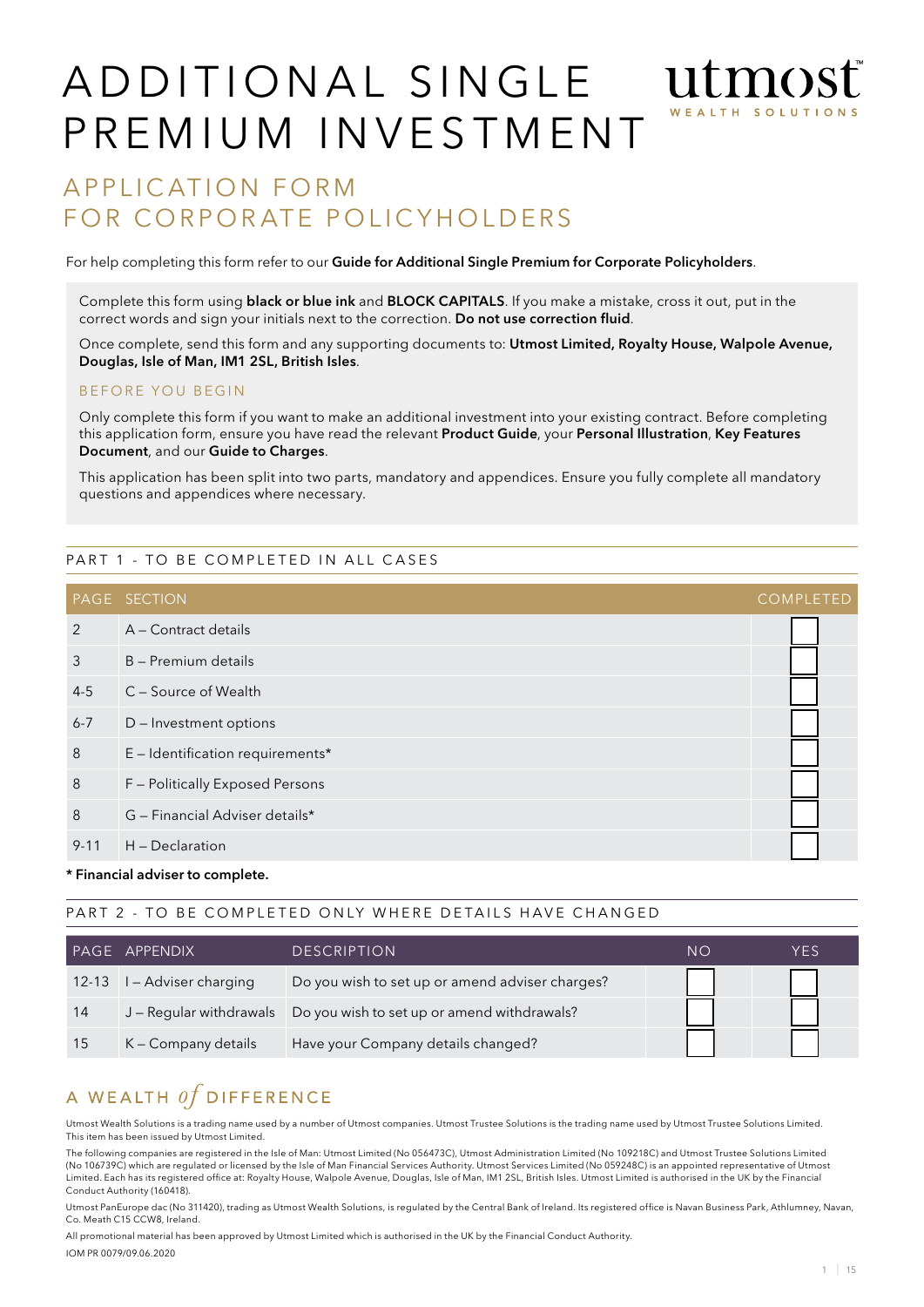## SECTION 1 - POLICYHOLDERS MUST COMPLETE IN ALL CASES

| CONTRACT DETAILS                 |                                                                                                                                                   |                                                                                                                             |
|----------------------------------|---------------------------------------------------------------------------------------------------------------------------------------------------|-----------------------------------------------------------------------------------------------------------------------------|
| 1 Policy number                  |                                                                                                                                                   |                                                                                                                             |
|                                  |                                                                                                                                                   |                                                                                                                             |
| reference number here            | 2 Provide a copy of the Personal Illustration that you have been given or enter your Personal Illustration                                        |                                                                                                                             |
|                                  |                                                                                                                                                   |                                                                                                                             |
| 3 Welcome Team Case ID reference |                                                                                                                                                   | If the Welcome<br>team produced<br>a Personal Illustration<br>for you, a case ID can<br>be found at the top<br>of page one. |
| 4 Bond charge                    | What is your chosen Utmost Product Management Charge (Flex-Charge) option?                                                                        | The Product<br>Management                                                                                                   |
| Full initial charge              | Combination of<br>Full ongoing charge<br><b>OR</b><br><b>OR</b><br>initial and ongoing*                                                           | Charge for each new<br>premium is based on<br>the total premiums<br>paid, therefore an                                      |
| This is not the adviser charge   | (refer to Appendix I for more details on adviser charges).                                                                                        | additional premium<br>may have lower<br>charges than the<br>initial premium.                                                |
|                                  | *If you choose a combination of initial and ongoing Product Management Charge,<br>enter your chosen combination to a maximum of 3 decimal places: | Flex-charge may<br>not be available on<br>some policies issued<br>before 31 December                                        |
| %<br>Initial                     | %<br>Ongoing (per annum)                                                                                                                          | 2012.                                                                                                                       |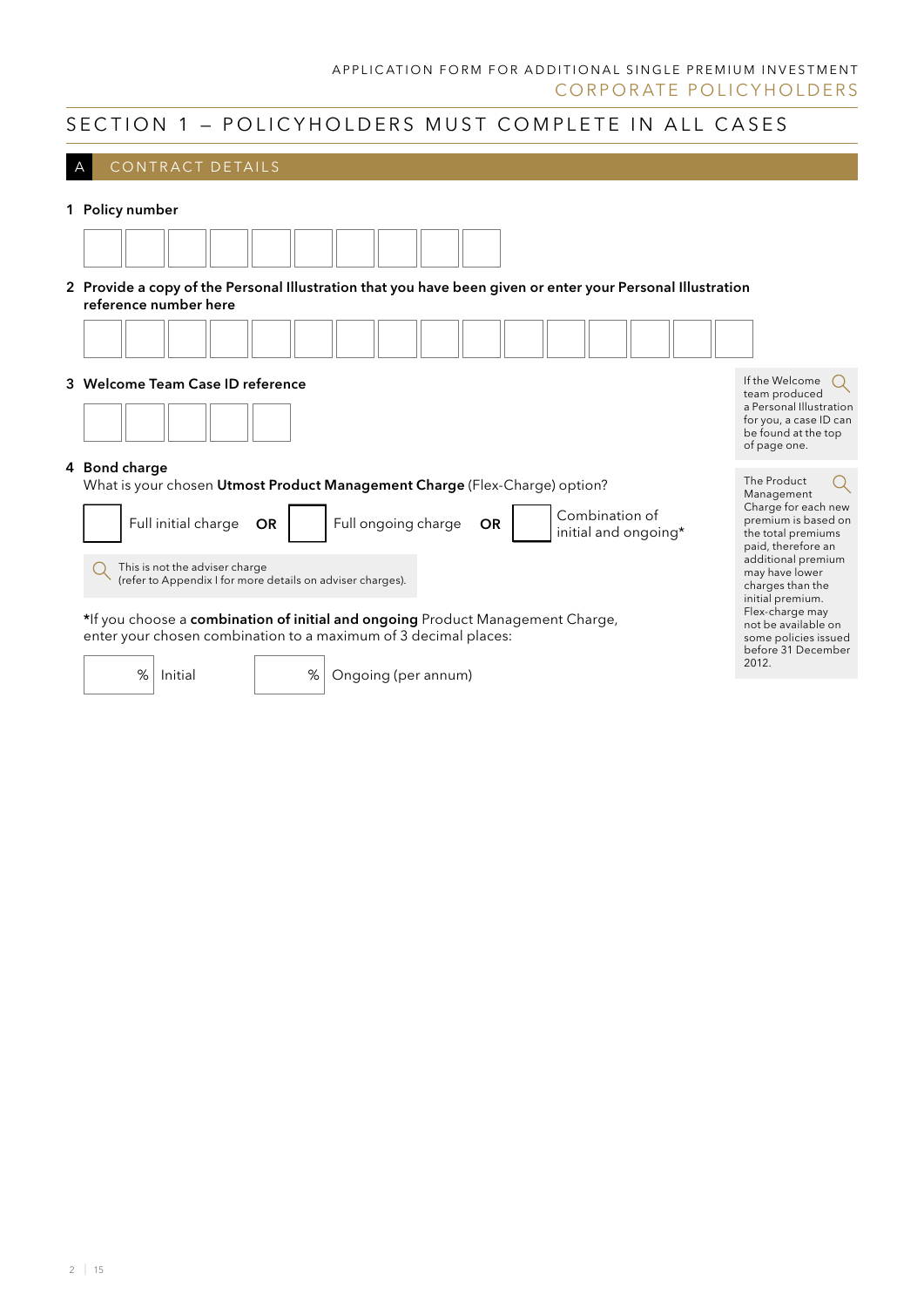## B PREMIUM DETAILS

## A D D I T I O N A L SIN G L E P R E M I U M A M O U N T

#### £/US\$/€/HK\$/SEK\*

We will deduct any initial adviser charges you have specified from the premium amount stated here.

#### OUR BANK DETAILS

#### Payment should only be transferred once the application has been received and we have confirmed that all requirements have been met.

| <b>Address</b>        | Royal Bank of Scotland International Limited, Floor 2, 2 Athol Street, Douglas,<br>Isle of Man, IM99 1AN, British Isles |
|-----------------------|-------------------------------------------------------------------------------------------------------------------------|
| Swift code            | <b>RBOSIMDX</b>                                                                                                         |
| Sort code             | 16-58-80                                                                                                                |
| <b>Account number</b> | 58098652                                                                                                                |
| <b>Account name</b>   | Utmost Limited, Premium Collection Account.                                                                             |
| <b>IBAN</b>           | GB58RBOS16588058098652                                                                                                  |
|                       | Payment reference [Client name / policy number]                                                                         |

Cheques can Q only be accepted for sterling payments. Cheques must be payable to Utmost Limited, ensuring that the client's name is referenced. Example: Utmost Limited re: Example Client.

(\*delete as applicable)

**MANDATORY** 

#### NON PERSONALISED AND NON UK BANK ACCOUNT DETAILS

Only complete this section if the premium is being paid from a non personalised or non UK bank account.

| Account name                                                      |                                                                    | The term 'Non<br>Personalised                                   |
|-------------------------------------------------------------------|--------------------------------------------------------------------|-----------------------------------------------------------------|
| Account number                                                    |                                                                    | account' describes<br>any account owned<br>by another entity/   |
| Bank sort code                                                    | $\hspace{0.1mm}-\hspace{0.1mm}$<br>$\hspace{0.1mm}-\hspace{0.1mm}$ | person that is making<br>payment on behalf of<br>the applicant. |
| Bank BIC/Swift code<br>(required for all banks outside<br>the UK) |                                                                    |                                                                 |
| <b>IBAN</b>                                                       |                                                                    |                                                                 |
|                                                                   |                                                                    |                                                                 |
| Bank/Building Society name                                        |                                                                    |                                                                 |
| Address                                                           |                                                                    |                                                                 |
|                                                                   |                                                                    |                                                                 |
|                                                                   |                                                                    |                                                                 |
| Postcode                                                          | $\qquad \qquad$                                                    |                                                                 |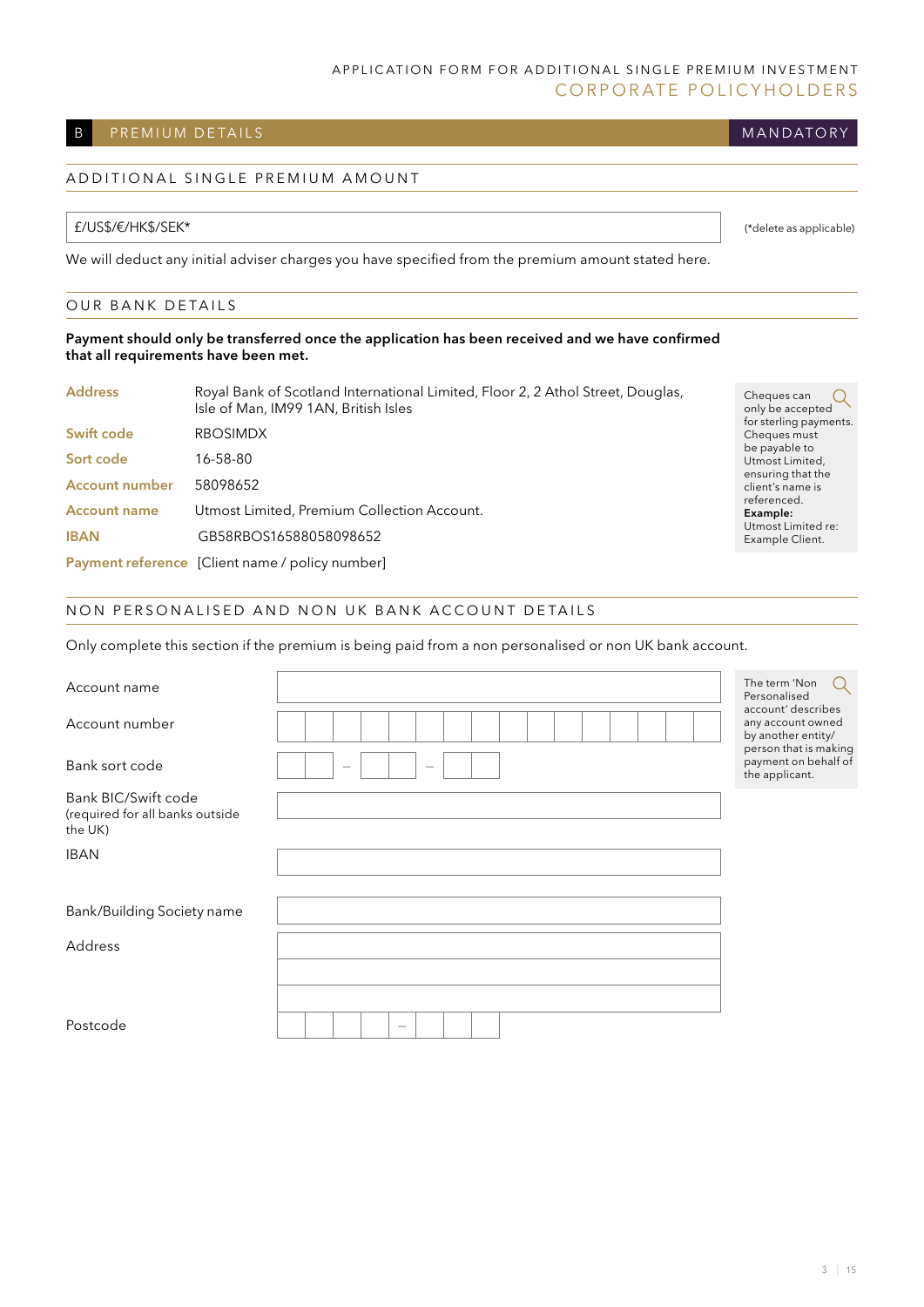#### C SOURCE OF WEALTH MANUSCHER CONTROL CONTROL CONTROL CONTROL CONTROL CONTROL CONTROL CONTROL CONTROL CONTROL CO

You should tick all appropriate boxes and enter the percentage from each, then answer the relevant questions on the following pages. If necessary, continue on a separate sheet of paper.

| SOURCE(S)                                       | %<br><b>TICK BOX</b> |
|-------------------------------------------------|----------------------|
| Maturing investments or policy claims           |                      |
| Share sale                                      |                      |
| Property sale                                   |                      |
| Company sale or sale of interest in the company |                      |
| Loan                                            |                      |
| Compensation payment                            |                      |
| Company profits (trading companies only)        |                      |
| Other income sources                            |                      |

All investments are assessed on a case by case basis; depending on the answers provided in this application we may request independent evidence of source of wealth. We are able to accept scanned copies of source of wealth evidence. Provide as much detail as possible, if it is unclear how the money was accumulated, we will request further information. The additional investment will not be applied until the information is received and a satisfactory risk assessment is completed.

#### Source information

| Provide details in regard to the source of your investment in accordance with the table on the following page. |  |  |
|----------------------------------------------------------------------------------------------------------------|--|--|
| 1                                                                                                              |  |  |
| $\overline{2}$                                                                                                 |  |  |
| 3                                                                                                              |  |  |
| 4                                                                                                              |  |  |
| 5                                                                                                              |  |  |
| $\boldsymbol{6}$                                                                                               |  |  |
| 7                                                                                                              |  |  |
|                                                                                                                |  |  |

#### Where have the funds for this investment been held since receipt?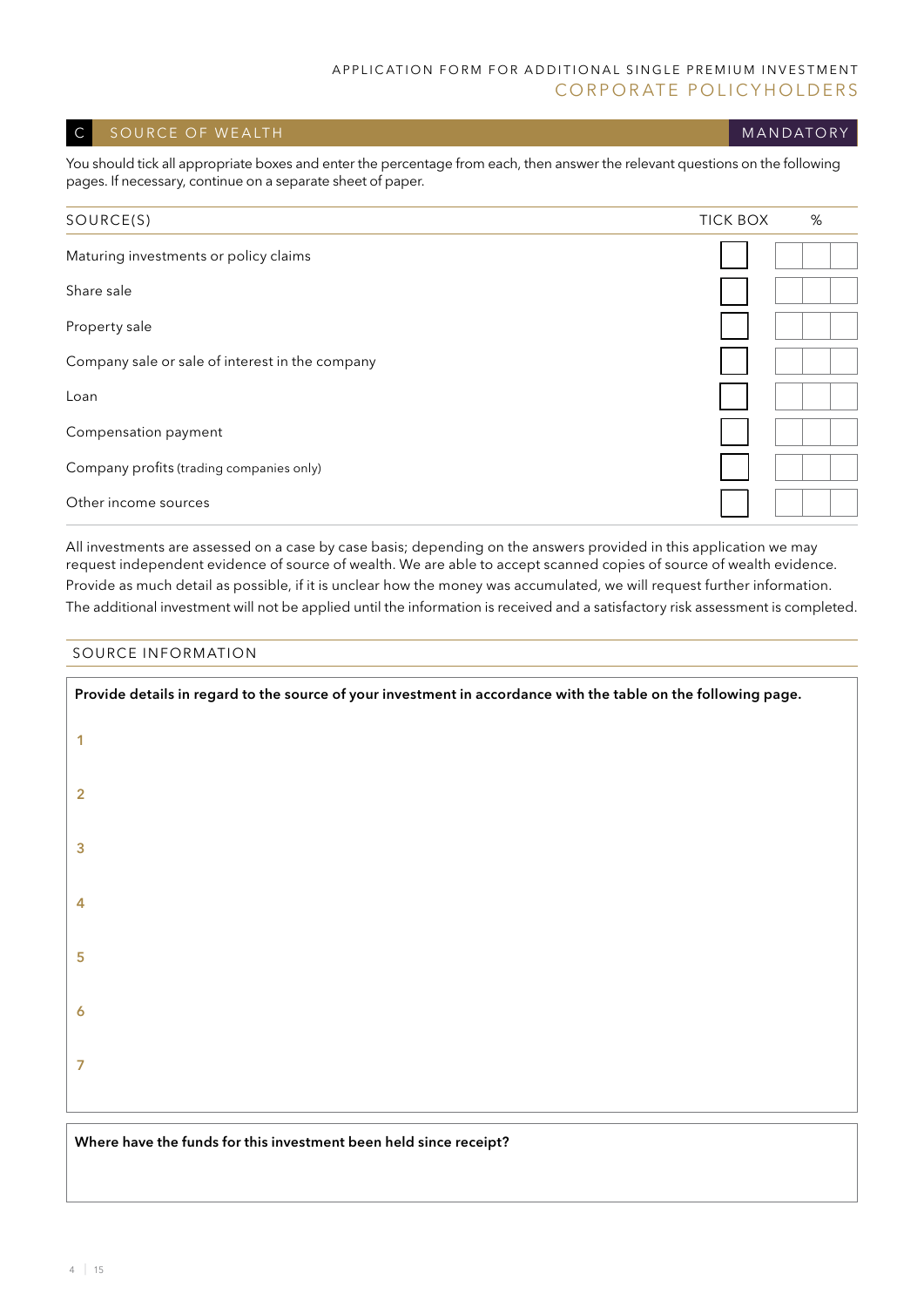| SOURCE(S)                                              | INFORMATION TO BE PROVIDED                                                                                                                                                                                                                                        |
|--------------------------------------------------------|-------------------------------------------------------------------------------------------------------------------------------------------------------------------------------------------------------------------------------------------------------------------|
| Maturing investments or policy claims                  | Name of company the proceeds came from<br>1<br>$\boldsymbol{2}$<br>How long the investment/policy was held<br>3<br>Amount received<br>4<br>Date proceeds were received                                                                                            |
| Share sale                                             | What shares were held<br>1<br>$\overline{2}$<br>Amount of proceeds from sale<br>How they were sold (bank, stockbroker etc.)<br>3<br>Their address inc. postcode (bank, stockbroker etc.)<br>4<br>Date shares were sold<br>5<br>6<br>How long the shares were held |
| Property sale                                          | Address of property sold (inc. postcode)<br>1<br>2<br>Amount received by beneficial owner<br>Date of purchase<br>3<br>Date of sale<br>4                                                                                                                           |
| Company sale or the sale of interest in<br>the company | Name and address of the company (inc. postcode)<br>1<br>$\overline{\mathbf{c}}$<br>Company registration<br>Nature of the company's business<br>3<br>Amount of sale proceeds<br>4<br>Amount received by beneficial owner<br>5<br>Date amount received<br>6         |
| Loan                                                   | 1<br>Why the loan was required<br>$\overline{2}$<br>Loan amount<br>Date of the loan<br>3<br>Who provided the loan<br>4<br>Name and address of provider<br>5                                                                                                       |
| <b>Compensation payment</b>                            | 1<br>Name of payer<br>$\boldsymbol{2}$<br>Amount received by company or beneficial owner<br>3<br>Date amount received<br>Reason for payment<br>4                                                                                                                  |
| Company profits<br>(trading companies only)            | Attach a certified copy of the latest available annual report and accounts; or<br>1<br>A letter from a regulated accountant giving details of company profits over<br>2<br>the last two years.                                                                    |
| Other sources                                          | Type of income<br>1<br>Amount received<br>$\overline{2}$<br>3<br>Date received<br>Details of where the income came from<br>4<br>Frequency of income<br>5                                                                                                          |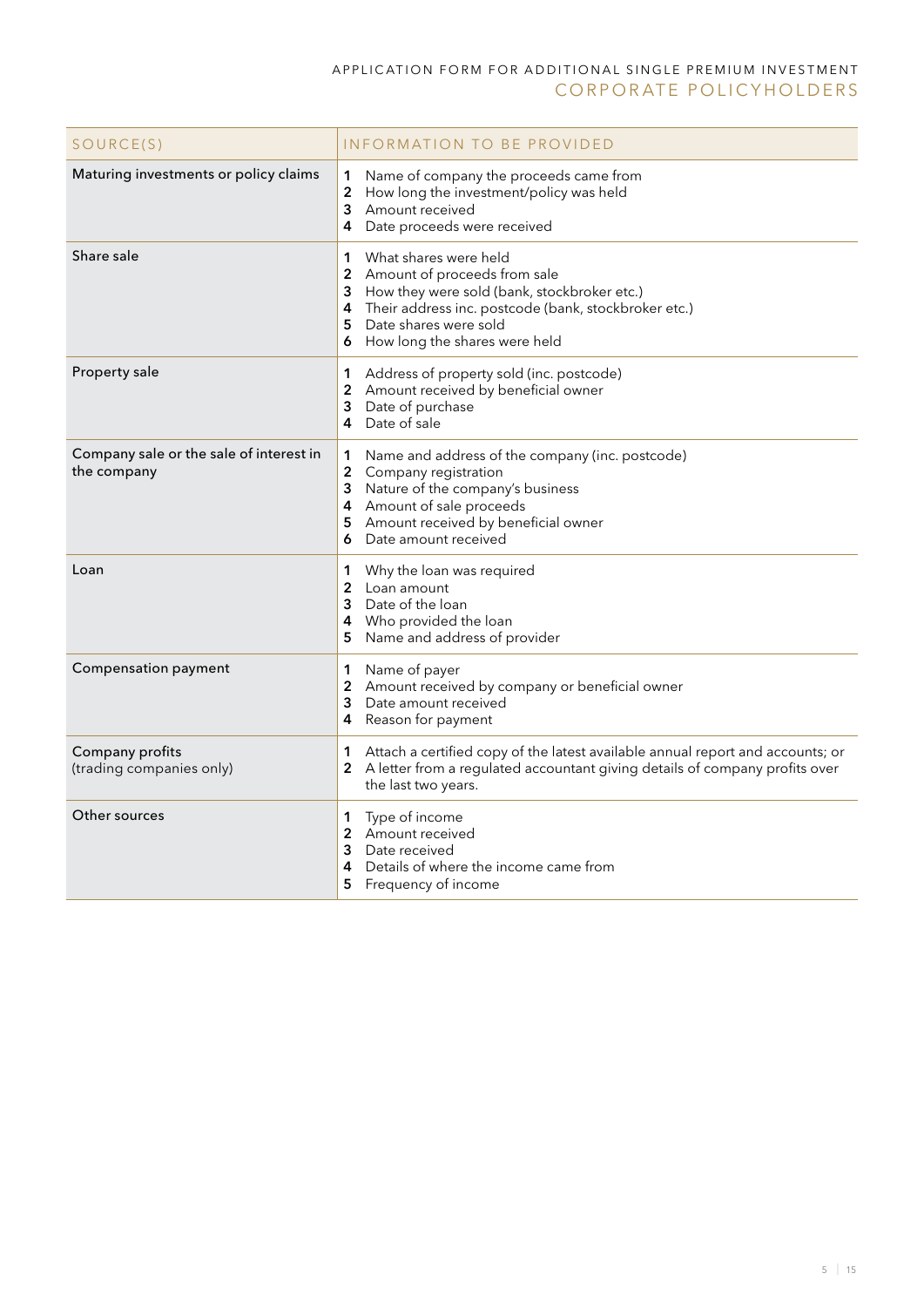#### Name of External Manager/Platform How much of this additional single premium would you like to invest with the EMC? PART 1 - NOMINATION OF EXTERNAL MANAGER AND/OR CUSTODIAN (EMC) Is this additional single premium to be managed by an EMC? If no, give details of your initial investment selection in Part 2 below. If yes, is the additional premium to be managed by a new or existing EMC? D INVESTMENT OPTIONS AND THE RESERVE ENDING TO THE RESERVE ENDING: A STREET OF THE MANDATORY £/\$/€/HK\$/SEK\* (\*delete as applicable) If the premium is  $\bigcap$ to be managed by either a new or existing EMC Part 2 of this section does not need to be completed. If you have more  $\bigcap$ than one EMC linked to your policy and you wish for your additional investment to be split, photocopy and complete this page for each EMC. Yes No New EMC Existing EMC If you would like to nominate a new EMC, you must also complete a separate Nomination of External Manager and/or Custodian form. This form is available from your financial adviser or from us on request. If you would like the premium to be managed by an existing EMC already linked to your policy, supply the details of the EMC below.

## INVESTMENT ADVISER

If you would like to nominate an Investment Adviser or replace your existing Investment Adviser, you will need to complete a separate Nomination of Investment Adviser form. All forms are available from either your financial adviser or us on request.

## PART 2 - FUND SELECTION, CASH DEPOSITS AND DEALING ACCOUNT

Complete this section to confirm your investment selection.

## FUND SELECTION

| Full fund name |  | ℅ |
|----------------|--|---|
| .              |  |   |
|                |  |   |
|                |  |   |
| .              |  |   |
|                |  |   |

investment. Requests to link the value of the bond to any fund in which we have not previously traded will firstly need to go through our Asset Onboarding process. Investment cannot be made until this process is complete. Where relevant we will purchase accumulation units unless otherwise instructed. If income units are selected, the fund manager will be requested to pay all income as cash which will be credited to the Dealing Account.

Any missing information will result in a delay in

Q

Refer to our website www.utmostwealth.com for details of funds we currently trade in and the relevant fund codes. Please ensure that the full fund name, and fund references are provided. Certain funds require completion of the Investor Declaration form which is available from your financial adviser on request.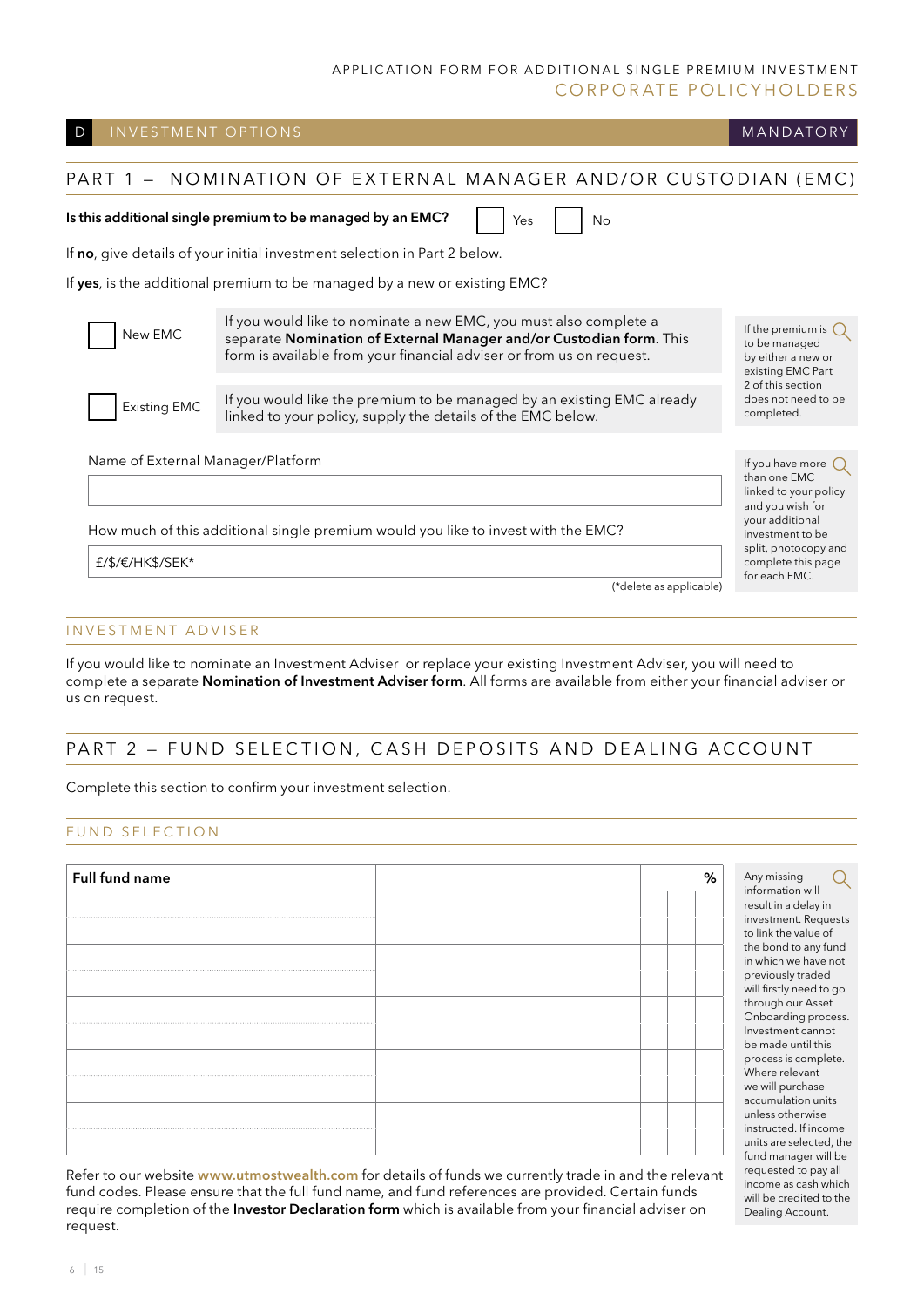#### CASH DEPOSITS - OPEN ARCHITECTURE BASIS ONLY

| $\vert$ Full name of deposit account<br><b>Bank/Building Society</b> |  |  |  |  |
|----------------------------------------------------------------------|--|--|--|--|
|                                                                      |  |  |  |  |
|                                                                      |  |  |  |  |
|                                                                      |  |  |  |  |

For further information regarding certain deposits, speak to your financial adviser.

## DE ALING ACCOUNT - OPEN ARCHITECTURE BASIS ONLY

Cash to be retained in Dealing Account to cover charges and withdrawals.

This amount This amount<br>will cover charges and withdrawals, and will be retained net of any initial charges.

If you do not specify an amount to be left in the Dealing Account the investment amount calculated will be net of any initial charges.

#### NOMINATION OF FUNDS TO COVER OVERDRAWN DEALING ACCOUNT - OPEN ARCHITECTURE ONLY

All transactions (including charges and withdrawals) will go through the Dealing Account and it may become overdrawn. In these circumstances, we will sell sufficient funds to clear the negative debit balance. Using the box below, indicate which funds you would like us to sell in these circumstances.

| <b>Full fund name</b> |  | % | If you choose an C<br>external fund to                                                          |
|-----------------------|--|---|-------------------------------------------------------------------------------------------------|
|                       |  |   | clear a negative<br>balance, each sale<br>will be subject to the<br>prevailing dealing<br>fees. |
|                       |  |   |                                                                                                 |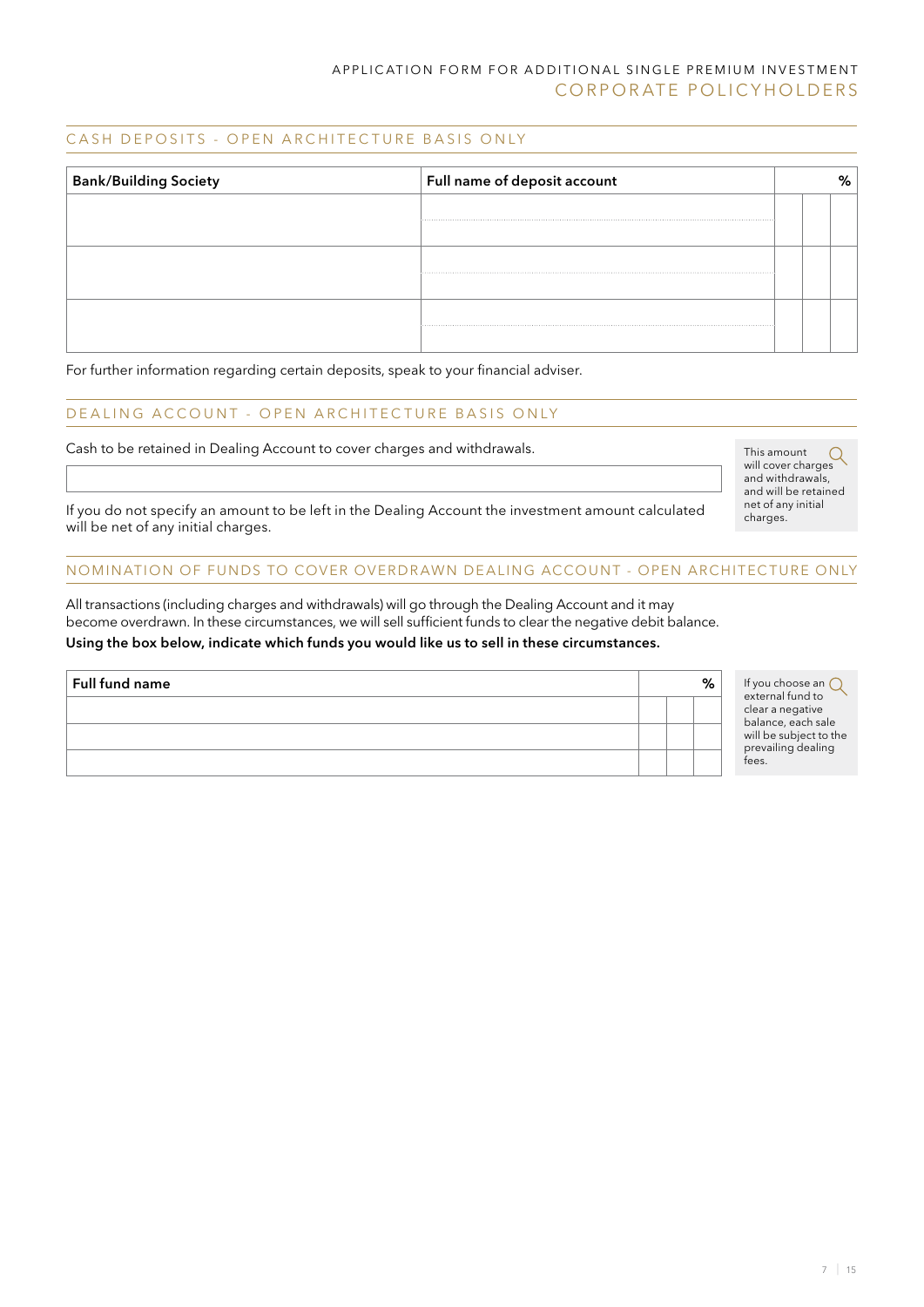#### E I I DENTIFICATION REQUIREMENTS AND THE I CONTROL TO THE MANUATORY

Under Isle of Man Anti-Money Laundering regulations we are required to verify the identity and address of all individuals related to a contract (e.g. policyholders, trustees, power of attorney).

It is likely that we already hold appropriate documentation on our files, however if this is not the case or your details have changed we will require you to provide the relevant documentation as detailed in our Anti-Money Laundering and Source of Wealth Pack, available on our website.

In addition to the above, we may also already hold appropriate tax information on file. If this is not the case, we will require completion of the Tax Information Exchange Self-certification Form for Entities, also available on our website, www.utmostwealth.com

If you are unsure whether we already hold the necessary documents/information contact the Welcome team on +44(0)1624 653 251.

#### F POLITICALLY EXPOSED PERSONS

Under our current anti-money laundering obligations we are required to identify persons associated with this application who could be classed as a Politically Exposed Person (PEP). A PEP is a term used to describe someone who is currently, or has previously been, entrusted with prominent public functions or responsibilities, for example: a Head of State, a holder of a senior political or government post, a senior member of the Judiciary of the Military, a senior employee of a State Owned Corporation, or a board member of a Central Bank. Immediate family members or close associates of a PEP should be considered a PEP in their own right.

Provide details in the box below of any persons that could be considered a PEP (as defined above) in relation to this application, non-completion confirms that there are no associated PEPs:

#### G FINANCIAL ADVISER DETAILS AND A LOCAL AND A LOCAL AND A LOCAL AND A LOCAL AND A LOCAL AND A LOCAL AND A LOCAL AND A LOCAL AND A LOCAL AND A LOCAL AND A LOCAL AND A LOCAL AND A LOCAL AND A LOCAL AND A LOCAL AND A LOCAL AN

The Financial Adviser confirms that this application was signed in the United Kingdom.

| <b>1</b> Financial Adviser Firm name    |                                         |                  |
|-----------------------------------------|-----------------------------------------|------------------|
| 2 FCA number                            |                                         |                  |
| 3 Firm address                          |                                         |                  |
|                                         |                                         |                  |
| Postcode                                |                                         |                  |
| 4 Basis of advice                       | Independent advice<br>Restricted advice |                  |
| 5 Certifier and authorised<br>signatory |                                         | <b>SIGNATURE</b> |
|                                         |                                         |                  |
| 6 Print full name                       |                                         |                  |
| 7 Date                                  | d<br>d<br>m<br>m<br>V                   |                  |
| 8 Email address                         |                                         |                  |

#### This information  $\bigcirc$ is required to satisfy Anti-Money

See our separate ( document entitled 'Information on Politically Exposed Persons' which is available from your financial adviser. This includes a list of those parties considered to be immediate family members.

**MANDATORY** 

Laundering regulations.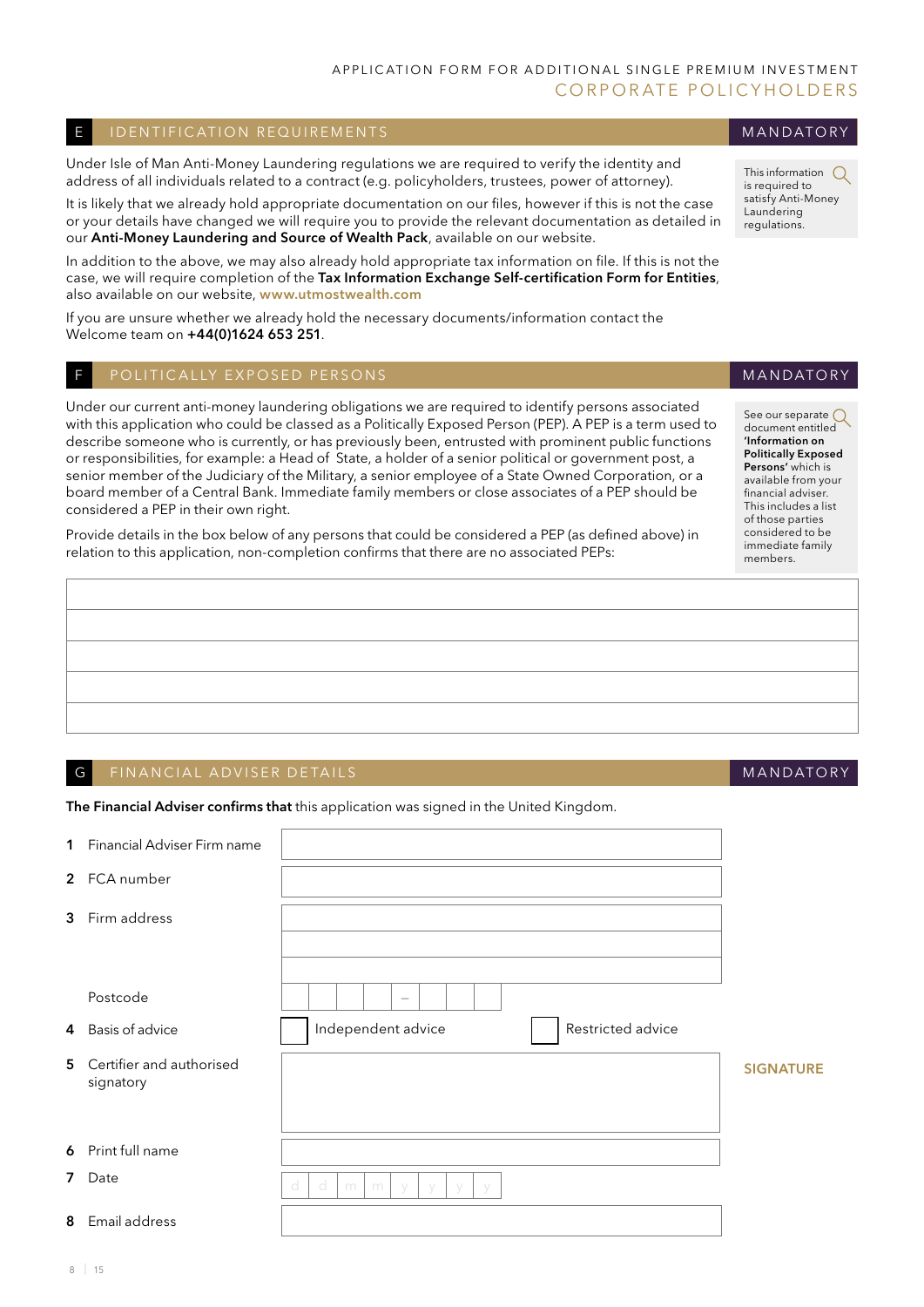#### H A PPLICANT DECLARATION

Throughout this declaration the term 'the Applicant' refers to the corporate Policyholders who are applying to add an additional premium to their existing bond.

It is important that the Applicant reads this section carefully. This application forms the basis of Utmost Limited's agreement with the Applicant, along with the policy terms and conditions.

If the Applicant does not understand any part of this application, ask the financial adviser for further information.

Before signing, also take the time to read the relevant the Product Guide, Guide to Charges, Key Features Document and Personal Illustration which explain the key features of and the specific charges applicable to the Bond. They will assist in ensuring that statements made by the financial adviser are not relied upon if it is not supported in the literature. The financial adviser will provide these documents and copies are also available from Utmost Limited.

Utmost Limited proposes that the laws of the Isle of Man shall apply to any contract relating to this application and that the Isle of Man Courts shall be the sole forum to consider disputes in relation to any contract arising from this application. Any decision to alter the Isle of Man Court's jurisdiction shall be at the discretion of Utmost Limited.

The additional investment will be issued to the existing contract in accordance with the Policy Conditions and Policy Schedule upon acceptance of this application by Utmost Limited.

The charges laid out in this document should match those shown in the Applicant's Personal Illustration provided by the Applicant's financial adviser. Should there be any inconsistencies ask the financial adviser for an updated illustration.

Utmost Limited will only issue the additional investment to the Applicant's existing contract once Utmost Limited have received all the information and documentation required to satisfy regulatory requirements relating to anti-money laundering and the prevention of tax evasion.

## ANTI-MONEY LAUNDERING AND TAX EVASION PROVISIONS

## Source of funds – statement of truth

#### The Applicant truthfully confirms that:

- i) All funds invested in the bond applied for have been or will be properly declared to the relevant tax authorities in the jurisdiction of the Applicant's tax residence and/or any other jurisdictions as necessary or appropriate in accordance with applicable laws and regulations.
- ii) None of the funds invested derive, directly or indirectly, from illegal activities or sources and/or tax evasion or conduct which will or may be regarded as such.

#### Potential consequences of misleading Utmost Limited

The Applicant fully acknowledges and agrees that if Utmost Limited discovers that the Applicant misled Utmost Limited in respect of any part of the statements confirmed above, Utmost Limited shall, to the fullest extent permitted by applicable law and regulation, without limiting Utmost Limited's legal remedies or options, have the contractual ability to:

- i) terminate the bond immediately and, regardless of the actual date of bond termination, impose the maximum encashment and any other relevant charges which may be imposed on the Applicant under the bond as if the bond has been encashed immediately after issue. Such charges shall be applied to the extent that they cover any costs, expenses or losses caused by Utmost Limited being misled, without limiting Utmost Limited's ability to seek additional recompense from the Applicant in respect of any shortfall.
- ii) notify relevant government authorities and provide all information considered necessary or appropriate at Utmost Limited's discretion concerning the Applicant and/or the bond.
- iii) if considered appropriate after consultation with government authorities and/or legal counsel, either:
	- a) subject to satisfying Utmost Limited's further reasonable requirements, refund the Applicant's premium(s) and other amounts paid to Utmost Limited to the date of such termination less applicable encashment and other charges in accordance with clause (i) above (the 'Refund Amount'), or
	- b) if legally required to do so by competent government authorities, freeze or pay over to relevant government authorities all or a portion of the Refund Amount or take such other actions as competent government authorities may legally require.

**MANDATORY** 

The Applicant  $\bigcirc$ may request a copy of the Policy Conditions at any time from our Welcome team on +44 (0)1624 653 251.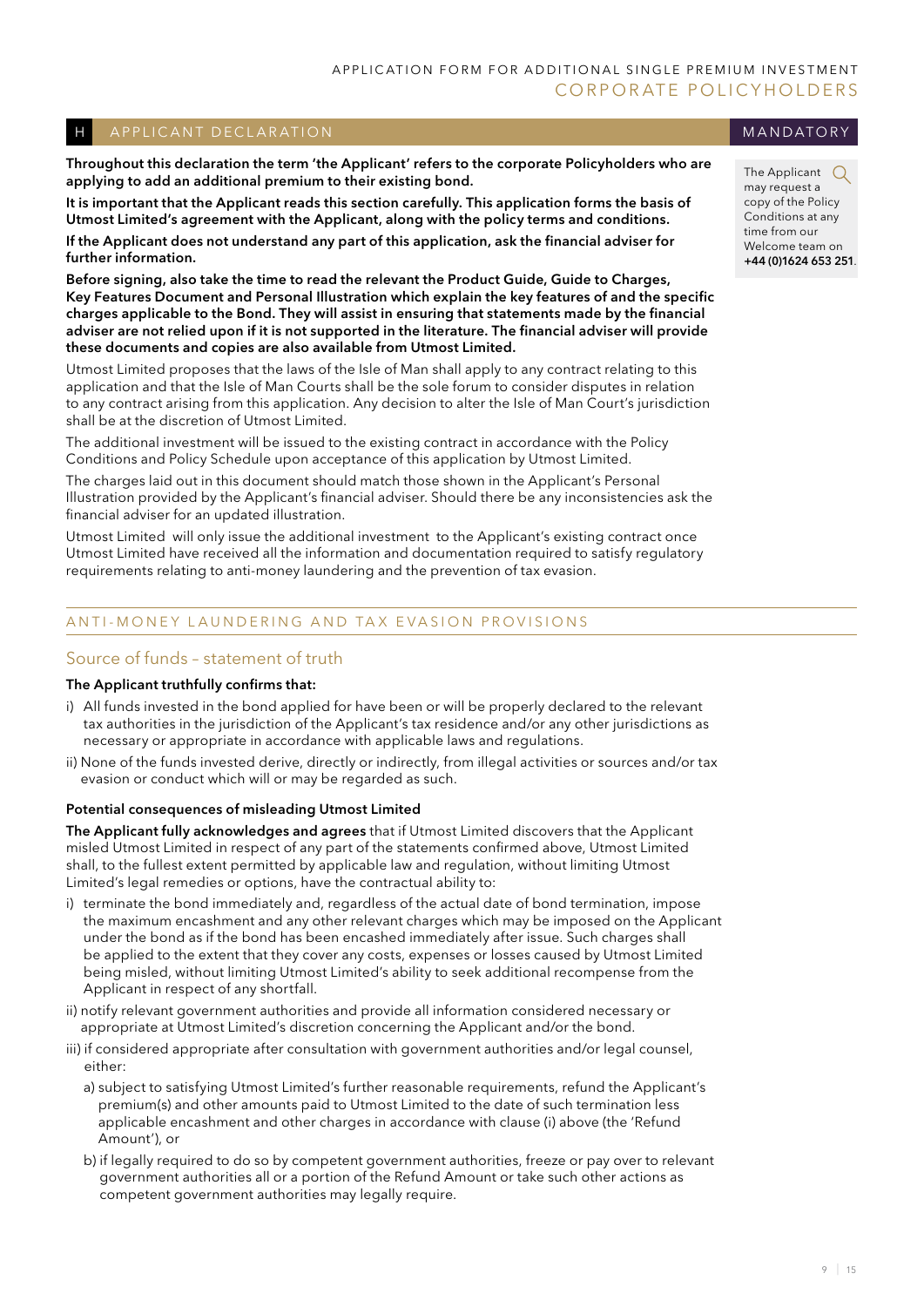## Disclosure of information to tax and other government authorities.

The Applicant has been advised that the Utmost Group and Utmost Limited have a longstanding policy of cooperating with tax and other government authorities to combat money laundering, tax evasion or other illegal activities or conduct that will or may be regarded as such.

In cases where Utmost Limited suspects that the funds invested in the bond are wholly or partly derived from illegal activities/sources and/or tax evasion, then Utmost Limited shall, to the fullest extent permitted by applicable law and regulation, without limiting Utmost Limited's legal remedies or options, have the ability to disclose to the Applicant's home country tax and/or other government authorities, the Applicant's identity and any relevant information considered necessary or appropriate, in Utmost Limited's discretion, concerning the bond.

Utmost Limited's obligations under the policy, including the payment of benefits, will be suspended either in whole or in part, to the extent that performance of any policy obligation may expose Utmost Limited to any sanction, prohibition or restriction under United Nations resolutions or the trade or economic sanction, laws or regulations of the European Union, United Kingdom or United States of America.

#### Confirmations and acknowledgements

The Applicant understands and agrees that this contract is of the utmost good faith and that the information supplied by the Applicant in this application form, and where relevant the appendices, together with any supporting information completed or given by the Applicant in the Applicant's name, shall form the basis of the contract with Utmost Limited.

The Applicant agrees that if it subsequently comes to light that any information supplied to Utmost Limited by the Applicant or on the applicant's behalf was misleading or incomplete, then this might invalidate the contract and adversely affect the Applicant's right to the payment of policy benefits.

The Applicant understands the requirement to provide accurate and relevant information in the Applicant's dealings with Utmost Limited is continuous and binding upon the Applicant or any subsequent holder of the policy.

The Applicant confirms that the firm named in section G - Financial Adviser details will be acting as the Applicant's financial adviser on an ongoing basis and the Applicant agrees that Utmost Limited is able to disclose all information relating to the Applicant's bond to this financial adviser.

The Applicant understands that if the Applicant decides to change financial adviser it is the Applicant's responsibility to tell Utmost Limited in writing of this change.

The Applicant agrees to inform Utmost Limited immediately should any information within this application change, and understands that the Applicant is obliged to do so.

The Applicant understands that no contract shall be issued in respect of this application and Utmost Limited shall be under no obligation in respect of this application until the additional premium has been received by Utmost Limited and Utmost Limited has expressly confirmed in writing that it accepts the additional investment.

#### The Applicant accepts that:

- › The selection of investments is the Applicant's responsibility, or where appropriate, that of the Applicant's Investment Adviser or any appointed EMC.
- › Utmost Limited has no legal responsibility in respect of future performance of such linked assets.

The Applicant agrees that a copy of the Applicant's agreement given in this Declaration will have the validity of the original.

The Applicant understands that the financial adviser is acting as the applicant's agent and not an agent of Utmost Limited.

The Applicant understands and agrees that Utmost Limited will, as appropriate, report the Applicant's policy under the various exchange of information agreements including the Foreign Account Tax Compliance Act (FATCA) and the Common Reporting Standard (CRS).

#### HOW UTMOST LIMITED USES THE APPLICANT'S INFORMATION

Utmost Limited use the information the Applicant provides, about themselves and other people, to provide Utmost Limited's products and services. In order to support Utmost Limited's products and services, Utmost Limited transfers information between different entities within Utmost Limited's immediate operating group and to appointed data processors, but Utmost Limited does not carry out marketing using the information or transfer or sell the Applicant's personal information to others for marketing purposes.

More details about how Utmost Limited uses the Applicant's information, the Applicant's rights over this information and how the Applicant's can exercise their rights can be found in the applicable Privacy Notice. Utmost Limited publish the Privacy Notices on Utmost Limited's website at www.utmostwealth.com or the Applicant can ring Utmost Limited on +44 (0)1624 643 345 and request a copy.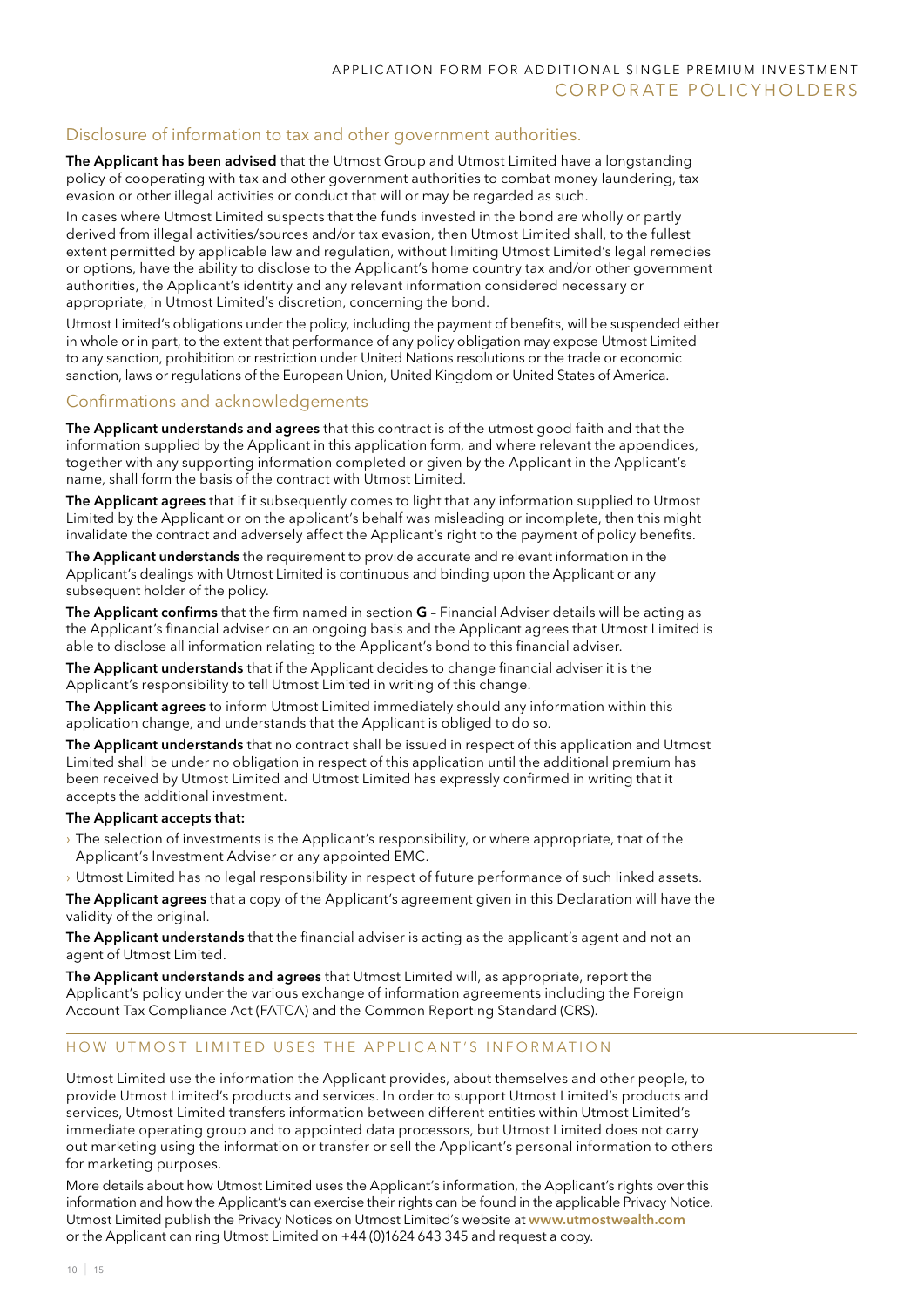#### The Applicant acknowledges that:

Utmost Limited will store, process or pass on Applicant's data whether or not the Applicant's application is accepted. Utmost Limited will in the event of the life assured or the Applicant's death as applicable obtain necessary evidence as to the cause and circumstances relating to the their death should it wish to do so.

#### A D V I S E R C H A R G E S

Where Utmost Limited has been requested to facilitate the payment of adviser charges:

The Applicant authorises Utmost Limited to pay the adviser charges as set out in section I and this Agreement.

The Applicant understands and accepts that where the adviser charge is being facilitated from the bond:

- › The taxation of bonds held by corporate entities is complex and tax treatment will depend on the basis upon which annual accounts are declared. Utmost Limited is unable to provide advice in this regard and accepts no responsibility for any adverse tax consequences resulting from the application of adviser charges to the bond
- › The Applicant should contact their financial adviser in the first instance to discuss anything regarding adviser charges paid to the financial adviser
- › The Applicant cannot cancel an adviser charge after it has been paid, even if the Applicant decides to cancel the Applicant's bond during the cancellation period
- If the application is not proceeded with, the Applicant will be refunded the premium in full, less any adviser charges; any adviser charges that the Applicant paid/owed will be the Applicant's responsibility to settle
- › Where an External Managed Account is linked to the bond, any fund based adviser charge payments will be based on the last available fund value for the External Managed Account held in Utmost Limited's records.

#### By signing this box below the Applicant confirms that:

- › The adviser charges set out in this form match the Personal Illustration received by the Applicant from the Applicant's financial adviser.
- $\rightarrow$  It will create legally binding obligations on the Applicant in connection with the Applicant's bond.
- $\rightarrow$  This instruction is subject to the terms and conditions of the Applicant's bond.

|                  | <b>Authorised Signatory 1</b>                     | <b>Authorised Signatory 2</b>                     |                                                                                            |
|------------------|---------------------------------------------------|---------------------------------------------------|--------------------------------------------------------------------------------------------|
| <b>SIGNATURE</b> |                                                   |                                                   | <b>SIGNATURE</b>                                                                           |
| Print full name  |                                                   |                                                   | If there are<br>more than<br>two authorised<br>signatories<br>photocopy this               |
| Date             | d<br>- d<br>m<br>m<br>y<br>- y<br>- y<br><b>V</b> | d<br>- d<br>m<br>m<br>- y<br>- y<br>- y<br>$\vee$ | page and after<br>signing the<br>additional copies<br>attach them<br>securely to the form. |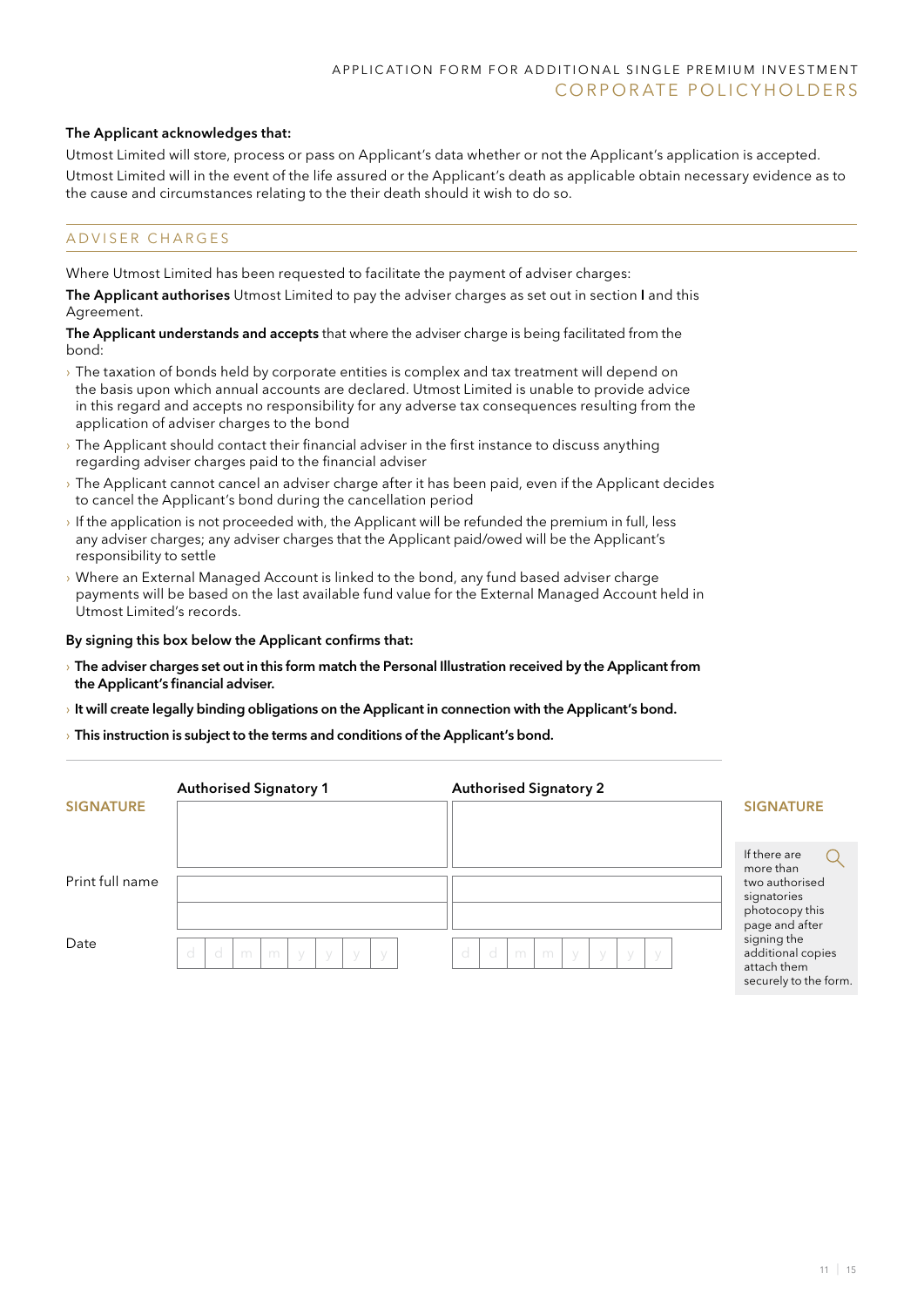## A P P EN D I X I - A D V I S ER CHARGING

#### INITIAL ADVISER CHARGE

| Do you want Utmost Limited to facilitate an Initial Adviser Charge?                                                                                                      | Yes | Not available for $\binom{1}{2}$<br>legacy products. For |
|--------------------------------------------------------------------------------------------------------------------------------------------------------------------------|-----|----------------------------------------------------------|
| Tick one of the following payment options:                                                                                                                               |     | more information,<br>contact our                         |
| 1 Outside of the bond - payment will be made prior to the capital being investment,<br>with the remaining balance being invested as an additional premium into the bond. |     | Welcome team on<br>+44(0)1624 653 251.                   |
| <b>OR</b><br><b>Inside of the bond</b> - payment deducted from the value of the additional single<br>premium following investment (not available for all pre-RDR bonds). |     |                                                          |
| <b>2a</b> Specify the amount as either a monetary figure or a percentage value:                                                                                          |     |                                                          |
| Monetary amount $(f/\$/\epsilon/HK\$/SEK)$<br>% of premium<br>$\%$<br>or                                                                                                 |     | This amount<br>should be<br>specified<br>excluding VAT.  |
| 2b Does the initial adviser charge attract VAT?<br>Yes<br>(If yes, this will be applied in addition to that stated<br>in question 2a of this section)                    |     |                                                          |
| ONGOING ADVISER CHARGE & EXISTING PAYMENT ARRANGEMENTS                                                                                                                   |     |                                                          |

#### Do you want Utmost Limited to facilitate an Ongoing Adviser Charge?  $\vert \vert$

#### IMPORTANT NOTES  $\Omega$

The taxation of bonds held by corporate entities is a complex matter. The tax treatment will depend on the basis upon which the entity declares its annual accounts. Utmost Limited is unable to provide advice in this regard and accepts no responsibility if adverse tax consequences result from the application of adviser charges to the bond.

It is strongly recommended that professional advice is obtained before requesting that adviser charges are paid from the bond.

If the bond is already paying an ongoing Investment Adviser Charge (IAC), payable to an Investment Adviser for advice provided on underlying investments, and the fee is a percentage of bond value, this charge will automatically be applied to the additional premium following investment.

#### EXISTING PAYMENT ARRANGEMENTS

#### This section should be completed wherever there is an existing arrangement to pay ongoing remuneration from your policy.

Ongoing adviser remuneration refers to all charge arrangements regardless of whether the arrangement was entered into before or after the Retail Distribution Review (i.e. whether it is commission or adviser charging).

Where you have an existing arrangement in place to pay renewal commission from your bond, on premiums invested before 31 December 2012, any adviser charges requested in this form will not automatically replace this arrangement.

- 1 Existing adviser remuneration paid from this policy should:
- i) Continue to be paid, in addition to the charge(s) requested in this pack
- ii) Be replaced with the charge(s) requested in this pack



 $\left( \right)$ If this section is not completed, and there is an existing arrangement in place to pay ongoing remuneration from the bond, your instruction will not be processed until confirmation has been received.

Not available for  $\bigcirc$ legacy products. Please contact our Welcome team on +44 (0)1624 653 251 for more information.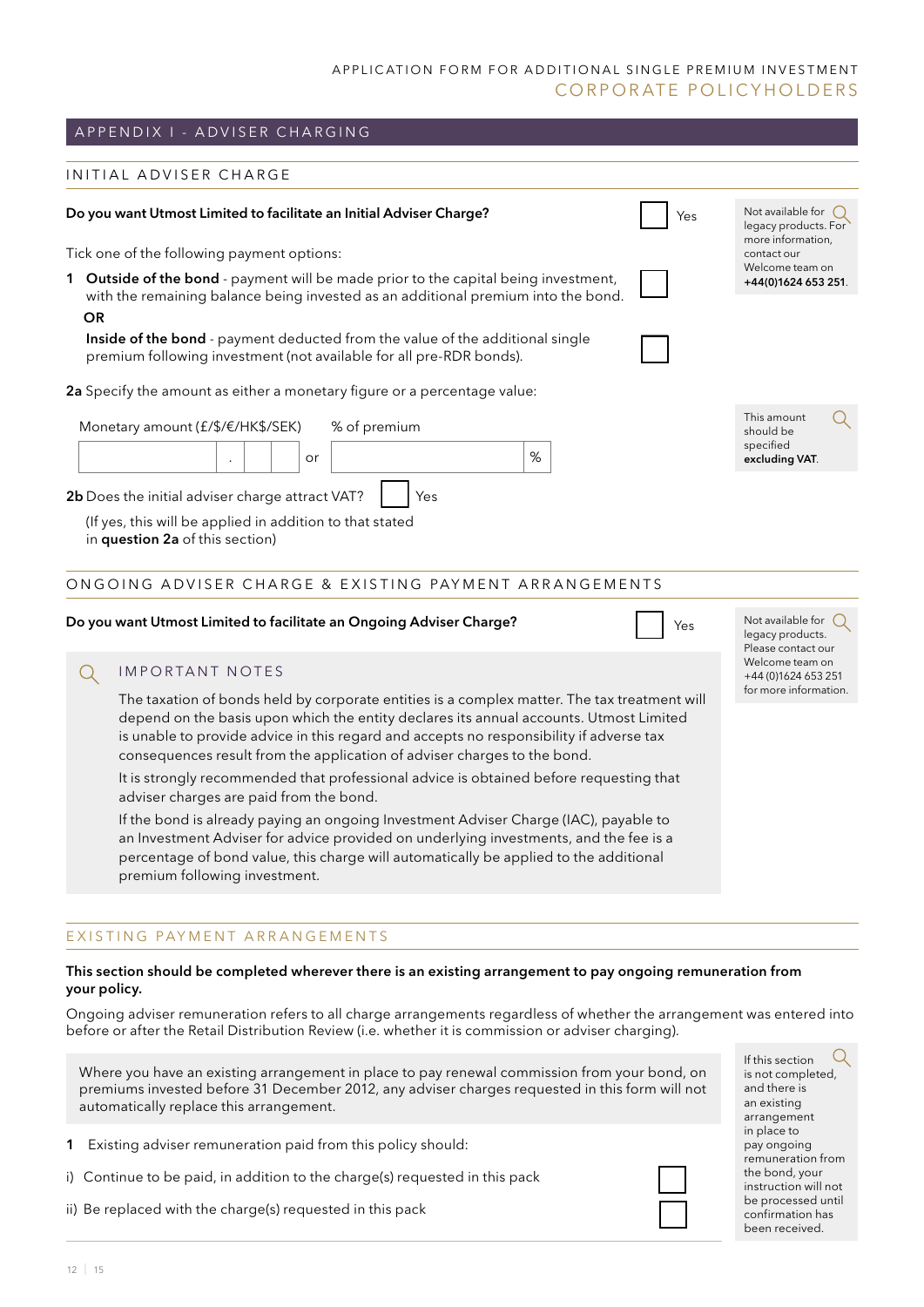## ONGOING ADVISER CHARGE

| 1 | The ongoing adviser charge requested here should be applied to:                                                                                   | If an adviser                                                       |
|---|---------------------------------------------------------------------------------------------------------------------------------------------------|---------------------------------------------------------------------|
|   | i) This additional premium investment only                                                                                                        | charge is based on<br>percentage of bond<br>value, note that in     |
|   | ii) all premiums                                                                                                                                  | cases where the value<br>of the bond rises,                         |
|   | iii) all premiums invested from 1 January 2013                                                                                                    | the adviser charge<br>when added to any                             |
|   |                                                                                                                                                   | 'income' taken, may<br>cause the tax deferred                       |
|   | iv) specific premiums in the table below                                                                                                          | entitlement to be<br>exceeded, resulting in<br>a chargeable gain.   |
|   |                                                                                                                                                   |                                                                     |
|   |                                                                                                                                                   |                                                                     |
|   |                                                                                                                                                   |                                                                     |
|   |                                                                                                                                                   |                                                                     |
|   |                                                                                                                                                   |                                                                     |
|   | 2 Frequency of payments<br>Half-yearly<br>Monthly<br>Quarterly<br>Yearly                                                                          |                                                                     |
|   | 3 Specify the total annual amount as either a monetary figure or a percentage value:                                                              | State the total                                                     |
|   | Annual Monetary amount (£/\$/€/HK\$/SEK)<br>Annual % of premium(s) stated in question 1                                                           | percentage of<br>bond value or<br>monetary amount                   |
|   | <b>OR</b><br>$\%$                                                                                                                                 | you wish to pay per<br>year. For example,                           |
|   |                                                                                                                                                   | if you wish to pay<br>0.1% payable on a                             |
|   |                                                                                                                                                   | half-yearly basis, the<br>annual amount you<br>should state here is |
|   |                                                                                                                                                   | 0.2%. Alternatively, if<br>you wish to pay £500                     |
|   |                                                                                                                                                   | on a half-yearly basis,<br>the annual amount                        |
|   | 4 Ongoing adviser charge start date<br>d<br>d<br>m<br>m                                                                                           | you should state is<br>£1,000.                                      |
|   | As soon as possible                                                                                                                               |                                                                     |
|   | In line with existing adviser charges                                                                                                             |                                                                     |
|   |                                                                                                                                                   |                                                                     |
| 5 | Does the ongoing adviser charge attract VAT?<br>Yes<br>(If yes, this will be applied in addition to that stated<br>in question 2 of this section) |                                                                     |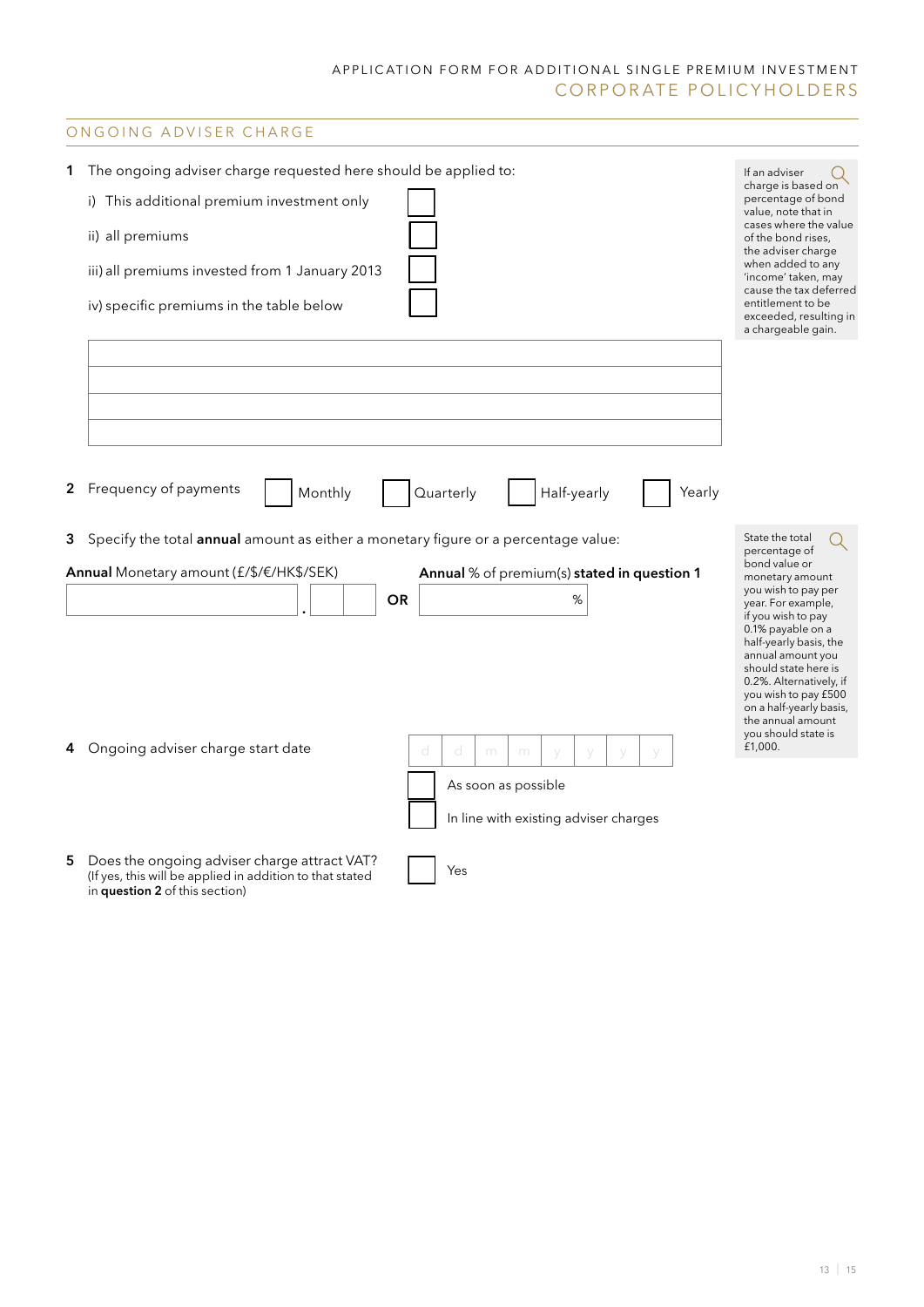## A P P ENDIX J - REGULAR WITH DRAWALS

Complete section A if you wish to set up a regular withdrawals or amend an existing withdrawal instruction currently in place. For new instructions you will need to supply bank details within section B. You can also use this page to change the bank details on an existing instruction.

|        | A - SET UP WITHDRAWALS / AMEND EXISTING WITHDRAWALS                                                                                                                                                                                                                                                                                                                             |   |   |         |   |                                                                                                                     |   |           |    |  |                                       |  |                          |        |                                                                                                                                                                     |  |
|--------|---------------------------------------------------------------------------------------------------------------------------------------------------------------------------------------------------------------------------------------------------------------------------------------------------------------------------------------------------------------------------------|---|---|---------|---|---------------------------------------------------------------------------------------------------------------------|---|-----------|----|--|---------------------------------------|--|--------------------------|--------|---------------------------------------------------------------------------------------------------------------------------------------------------------------------|--|
|        | I do not currently take withdrawals and I would like to set them up                                                                                                                                                                                                                                                                                                             |   |   |         |   |                                                                                                                     |   |           |    |  |                                       |  |                          |        |                                                                                                                                                                     |  |
|        | I currently take withdrawals and I would like to amend this figure                                                                                                                                                                                                                                                                                                              |   |   |         |   |                                                                                                                     |   |           |    |  |                                       |  | percentage stated below. |        | If you have any existing withdrawals, these will<br>cease and be replaced with the new amount/                                                                      |  |
|        | 1 Amount to be withdrawn<br>from the whole bond<br>2 Frequency of withdrawals                                                                                                                                                                                                                                                                                                   |   |   | Monthly |   | Annual percentage of premiums                                                                                       | % | Quarterly | or |  | Annual monetary amount<br>Half-yearly |  |                          | Yearly | Changes to your $\bigcup$<br>regular withdrawals<br>could potentially<br>cause a chargeable<br>gain. Speak to your<br>financial adviser for<br>further information. |  |
|        | 3 Payment to start                                                                                                                                                                                                                                                                                                                                                              | d | d |         | m | m<br>In line with existing withdrawal payments<br>As soon as possible (30 days after additional premium is applied) |   |           |    |  |                                       |  |                          |        |                                                                                                                                                                     |  |
|        | <b>B - WITHDRAWAL BANK/BUILDING SOCIETY DETAILS</b>                                                                                                                                                                                                                                                                                                                             |   |   |         |   |                                                                                                                     |   |           |    |  |                                       |  |                          |        |                                                                                                                                                                     |  |
|        | I am setting up a new withdrawal instruction and my bank details are below<br>$\rightarrow$ I am amending an existing withdrawal instruction and my bank details have changed as below<br>$\rightarrow$ I am amending an existing withdrawal instruction and my bank details remain the same<br>I am providing you with new bank details for my existing withdrawal instruction |   |   |         |   |                                                                                                                     |   |           |    |  |                                       |  |                          |        |                                                                                                                                                                     |  |
|        | 1 Name of account holder                                                                                                                                                                                                                                                                                                                                                        |   |   |         |   |                                                                                                                     |   |           |    |  |                                       |  |                          |        | Further<br>customer due                                                                                                                                             |  |
|        | 2 Account Number<br>(for BACS payments this<br>must be 8 digits)                                                                                                                                                                                                                                                                                                                |   |   |         |   |                                                                                                                     |   |           |    |  |                                       |  |                          |        | diligence may be<br>required for foreign<br>payments.                                                                                                               |  |
|        | <b>3</b> Bank sort code                                                                                                                                                                                                                                                                                                                                                         |   |   |         |   |                                                                                                                     |   |           |    |  | (must be 6 digits)                    |  |                          |        |                                                                                                                                                                     |  |
|        | 4 Building Society roll number<br>(if applicable)                                                                                                                                                                                                                                                                                                                               |   |   |         |   |                                                                                                                     |   |           |    |  |                                       |  |                          |        |                                                                                                                                                                     |  |
| 5      | Bank BIC/Swift code                                                                                                                                                                                                                                                                                                                                                             |   |   |         |   |                                                                                                                     |   |           |    |  |                                       |  |                          |        |                                                                                                                                                                     |  |
| 6      | IBAN                                                                                                                                                                                                                                                                                                                                                                            |   |   |         |   |                                                                                                                     |   |           |    |  |                                       |  |                          |        | If an IBAN is not $\bigcirc$<br>supplied for an EU<br>bank account, due                                                                                             |  |
| 7<br>8 | Bank/Building Society name<br>Address                                                                                                                                                                                                                                                                                                                                           |   |   |         |   |                                                                                                                     |   |           |    |  |                                       |  |                          |        | to EU regulations<br>we will be unable<br>to process your<br>payment.                                                                                               |  |
|        | Postcode                                                                                                                                                                                                                                                                                                                                                                        |   |   |         |   |                                                                                                                     |   |           |    |  |                                       |  |                          |        |                                                                                                                                                                     |  |

Payments to third parties are not normally allowed. However, in exceptional circumstances, they may be considered. For further information, contact our Welcome team on +44 (0)1624 653 251.